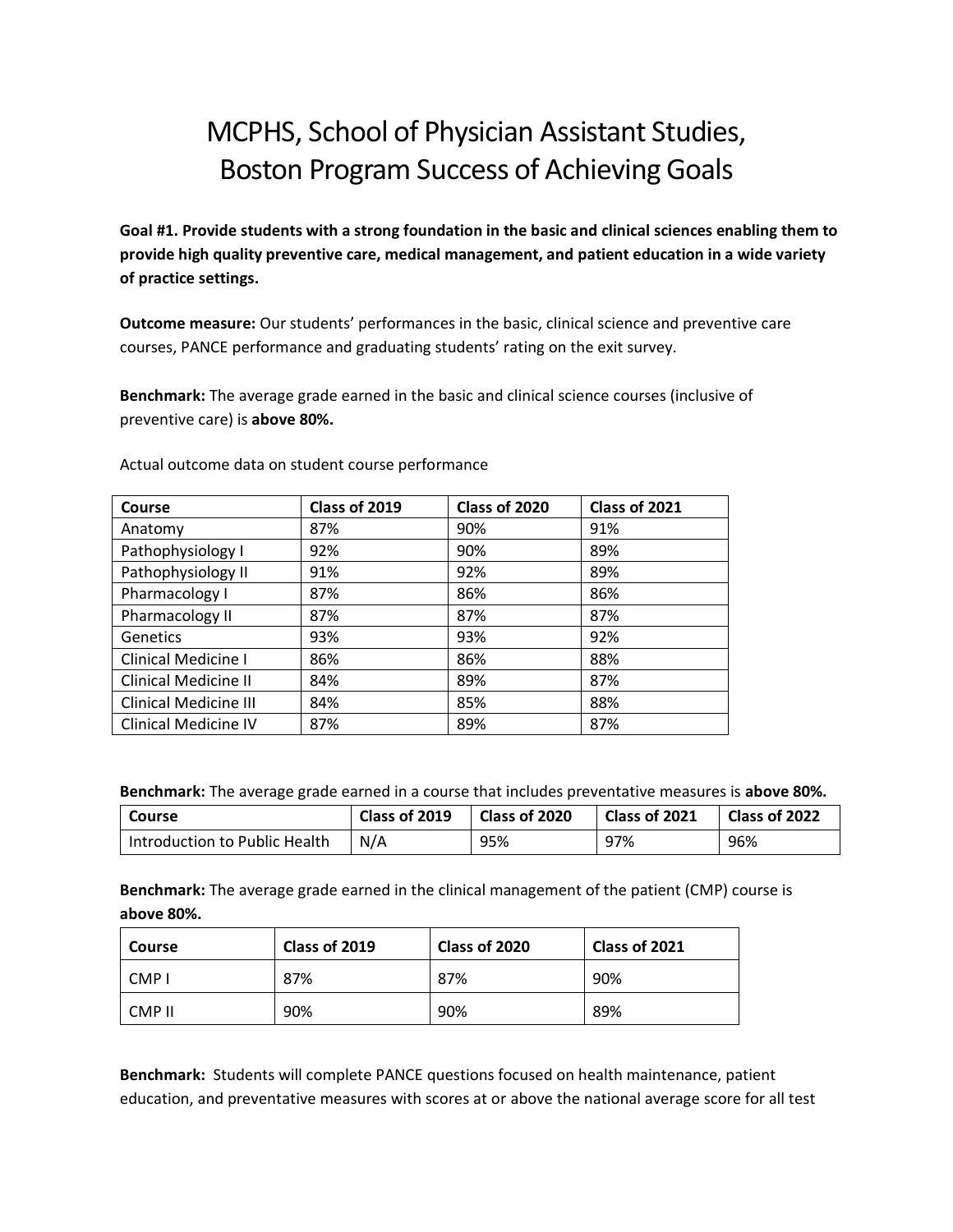takers.

#### Actual outcome data on student PANCE performance

| Year | <b>MCPHS PANCE Score</b> | <b>National Average PANCE</b> | <b>MCPHS equivalent, above or</b> |
|------|--------------------------|-------------------------------|-----------------------------------|
|      |                          | score                         | below national average            |
| 2019 | 78%                      | 77%                           | above                             |
| 2020 | 71%                      | 74%                           | below                             |
| 2021 | 77%                      | 77%                           | equivalent                        |

### **Benchmark: Student responses to the Exit Survey in the areas of basic and clinical sciences, preventive care, medical management and patient education is above neutral, 4.0 or higher.**

Actual outcome data on student PANCE performance

| <b>Exit Survey Data*</b>           | 2019 | 2020 | 2021 |
|------------------------------------|------|------|------|
| Basic and clinical sciences (Q8.1) | 4.3  | 4.4  | 4.3  |
| Preventive care (Q8.5)             | 4.3  | 4.3  | 4.4  |
| Medical management (Q8.4)          | 4.2  | 4.4  | 4.3  |
| Patient education (Q10.6)          | 4.3  | 4.4  | 4.3  |

\*Question measured on a five-point Likert scale

## **Goal #2. Facilitate active learning and clinical decision-making skills.**

**Outcome measure:** Our students' performances in Patient Assessment and Clinical Management of the Patient courses, preceptor evaluation of students and graduating students' rating on the exit survey.

**Benchmark:** The average grade earned in patient assessment; clinical management of the patient is **above 80%.**

Actual outcome data on student course performance

| <b>Course</b>                | Class of 2019 | Class of 2020 | Class of 2021 |
|------------------------------|---------------|---------------|---------------|
| CMP <sub>1</sub>             | 87%           | 87%           | 90%           |
| CMP II                       | 90%           | 90%           | 89%           |
| <b>Patient Assessment I</b>  | 92%           | 92%           | 97%           |
| <b>Patient Assessment II</b> | 94%           | 97%           | 99%           |

**Benchmark:** Preceptor evaluation of a student metric, in the area of application and synthesis of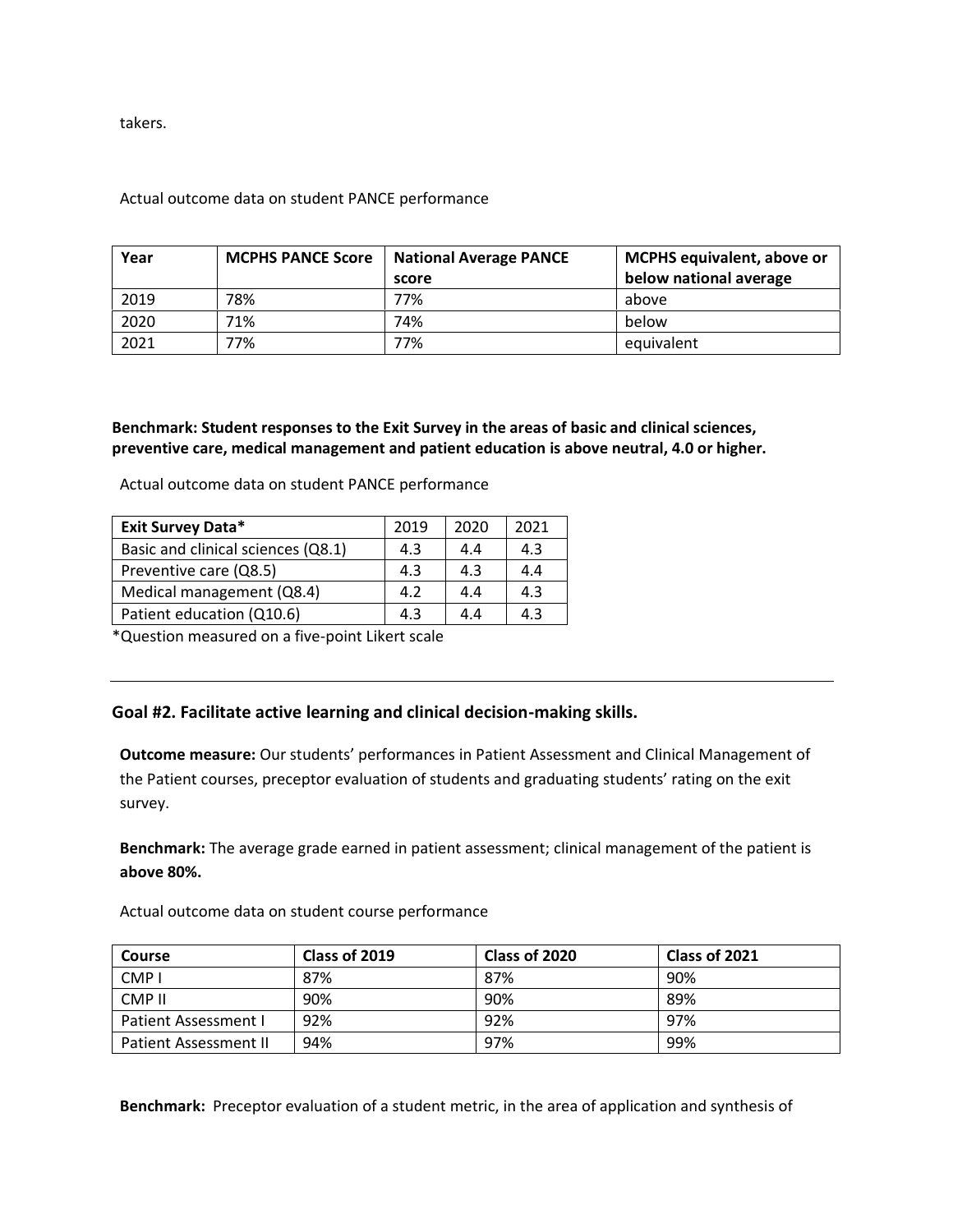knowledge**, is rated five or above on a seven-point scale**. (A score of 5 or better reflects a positive response)

Actual outcome data on preceptor evaluation

|                                                          | 2019 | 2020 | 2021  |
|----------------------------------------------------------|------|------|-------|
| <b>Preceptor Evaluation on Application and Synthesis</b> | 5.6  | כ.כ  | ے . د |
| of Knowledge                                             |      |      |       |

\*Question measured on a 7-point Likert scale

**Benchmark: Student responses to the Exit Survey in the areas of facilitation of active learning and decision-making is rated above neutral, 4.0 or higher.**

| <b>Exit Survey Data*</b>                           | 2019 | 2020 | 2021 |
|----------------------------------------------------|------|------|------|
| Active learning / Self-Directed Learning (Q12.2-5) | 4.3  | 4.3  | 4.2  |
| Clinical decision making Q8.4, Q8.8                | 4.3  | 4.5  | 4.4  |

\*Question measured on a five-point Likert scale

**Goal #3. Foster interpersonal and professional qualities essential to providing patient care in an ethical manner.**

**Outcome measure:** Our students' performances in Principles of Professional Practice course, PANCE performance and graduating students' rating on the exit survey.

**Benchmark:** The average grade earned in principles of professional practice (PPP) course **is above 80%.**

Actual outcome data on student course performance

| <b>Course</b> | Class of 2019 | Class of 2020 | Class of 2021 |
|---------------|---------------|---------------|---------------|
| <b>PPP</b>    | 96%           | 94%           | 96%           |

**Benchmark: Student responses to the Exit Survey in the areas of interpersonal qualities, professional qualities, and provision of ethical care is rated above neutral, 4.0 or higher.**

| <b>Exit Survey Data*</b>          | 2019 | 2020 | 2021 |
|-----------------------------------|------|------|------|
| Interpersonal qualities Q9.1      | 4.5  | 4.6  | 4.4  |
| Professional qualities Q.2        | 4.6  | 4.6  | 4.4  |
| Provision of ethical care Q11.6-8 | 4.7  | 4.7  | 4.6  |

\*Question sets measured on a five-point Likert scale

**Benchmark:** Students will complete PANCE questions on **focused professional practice** with scores at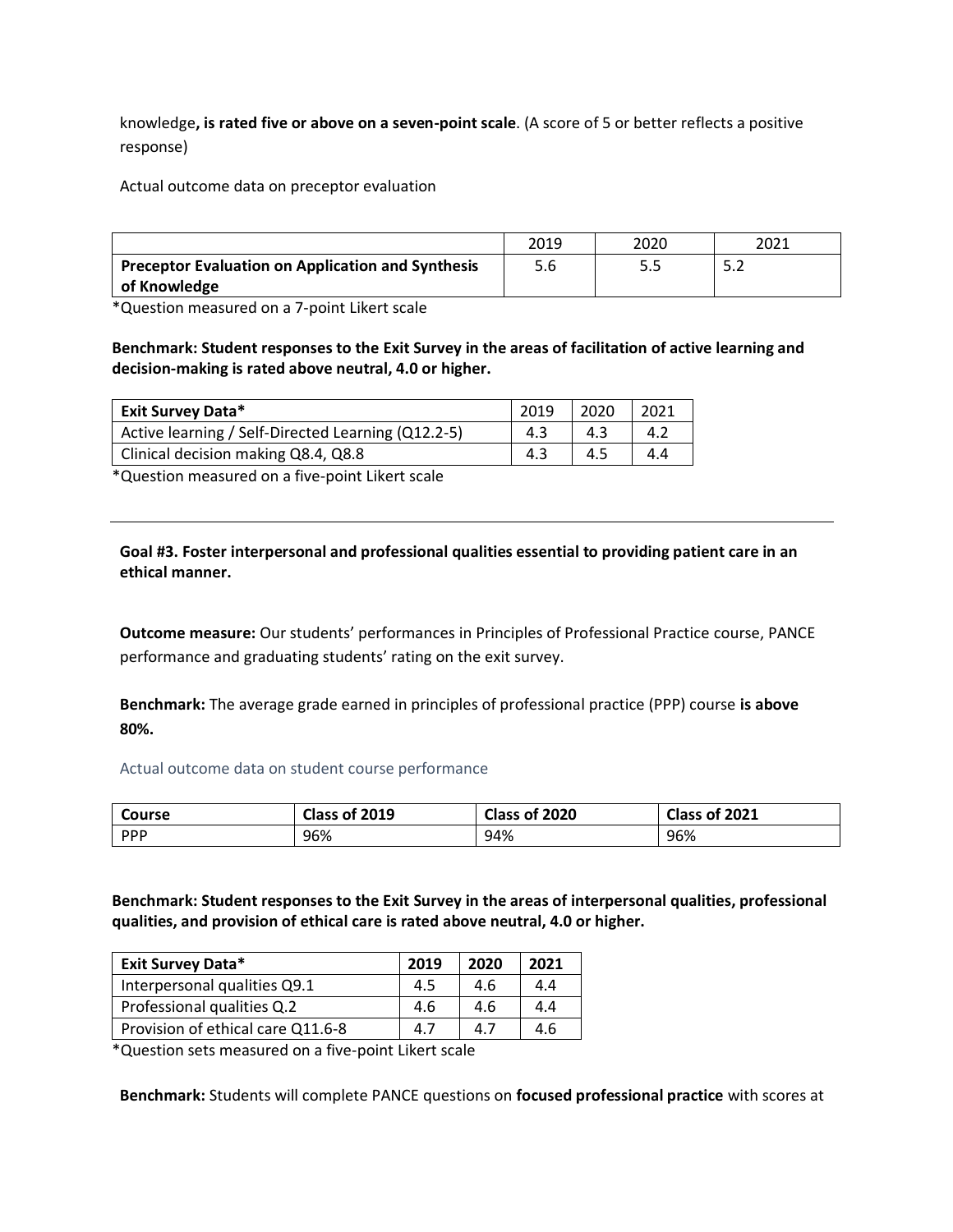or above the national average score for all test takers.

| Year | <b>MCPHS PANCE Score</b> | <b>National Average PANCE</b><br>score | <b>MCPHS</b> equivalent, above or<br>below national average |
|------|--------------------------|----------------------------------------|-------------------------------------------------------------|
| 2019 | 78%                      | 7%                                     | above                                                       |
| 2020 | 79%                      | 81%                                    | below                                                       |
| 2021 | 76%                      | 78%                                    | below                                                       |

Actual outcome data on PANCE student performance

### **Goal #4. Develop skills to function as a competent member of an interprofessional team.**

**Outcome measure:** Survey responses from students participating in the inter-professional education activities and graduating students' rating on the exit survey.

**Benchmark:** Student responses rate improvement in understanding the role of PAs as part of an interprofessional team on a pre/post survey questions about IPE.

Actual outcome data on student survey responses

• 2021: 19% of students rate improvement from pre to post survey (new as of 2021)

## **Benchmark: Student responses to the Exit Survey to the question on interprofessional qualities rate above neutral, 4.0 or higher.**

| <b>Exit Survey Data*</b>                                                                                                                                                                                                           | 2019 | $\sim$ 2020 | $\vert$ 2021 |  |
|------------------------------------------------------------------------------------------------------------------------------------------------------------------------------------------------------------------------------------|------|-------------|--------------|--|
| Interprofessional team skills Q9.4                                                                                                                                                                                                 | 4.4  | 4.6         | 4.4          |  |
| $\bullet$ . The contract of the contract of the contract of the contract of the contract of the contract of the contract of the contract of the contract of the contract of the contract of the contract of the contract of the co |      |             |              |  |

\*Question measured on a five-point Likert scale

**Goal #5. Instill the value of lifelong learning and promote service to the profession.**

**Outcome measure:** Our students' performances in Principles of Professional Practice course, preceptor evaluation of students and graduating students' rating on the exit survey.

**Benchmark:** The average grade earned in the Principles of Professional Practice **Class is above 80%.** 

Actual outcome data on student course performance

| Course     | Class of 2019 | Class of 2020 | Class of 2021 |
|------------|---------------|---------------|---------------|
| <b>PPP</b> | 96%           | 94%           | 96%           |